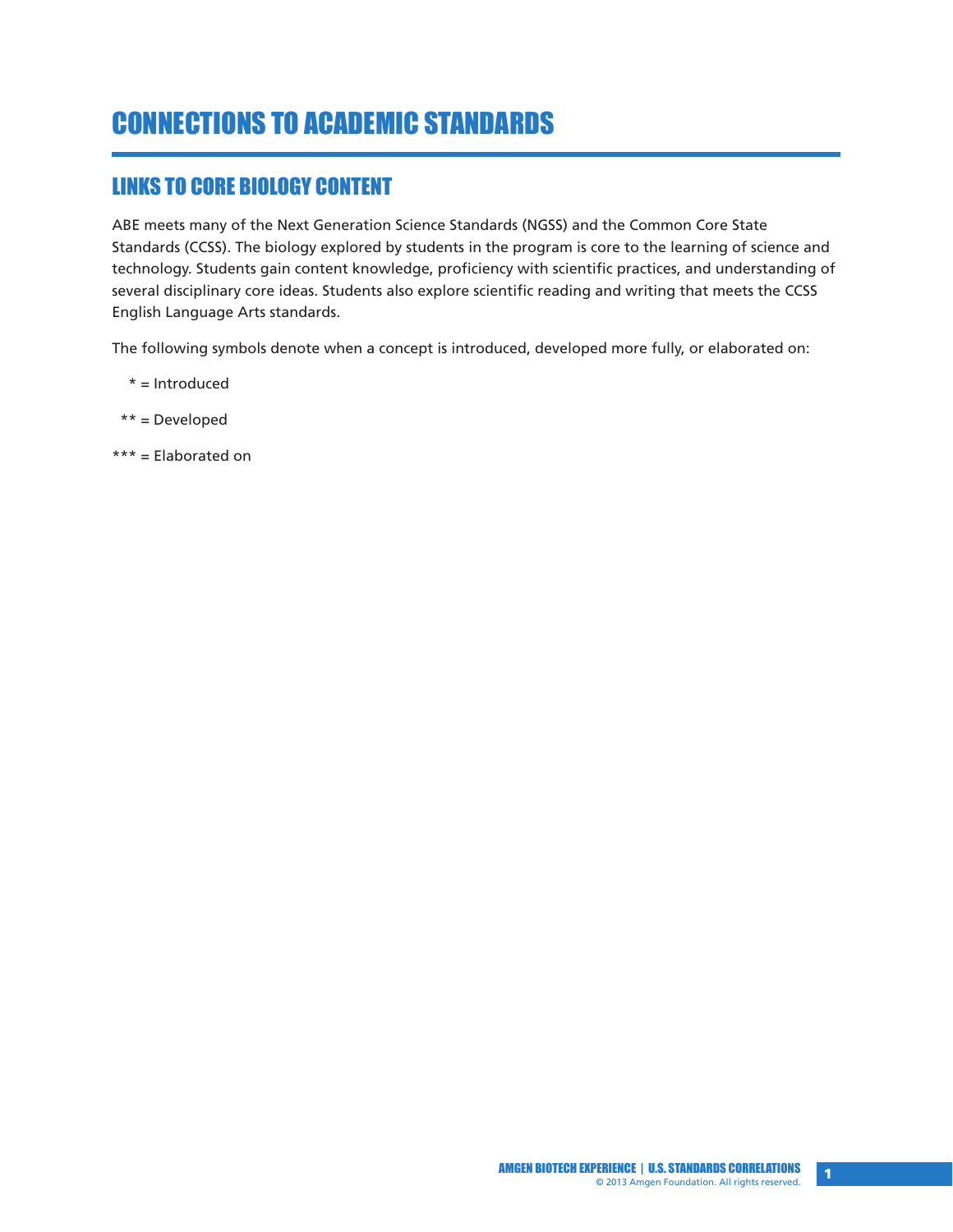## NEXT GENERATION SCIENCE STANDARDS

| <b>Learning Expectations</b>                      | Chapter             |              |                |                         |                         |     |     |  |
|---------------------------------------------------|---------------------|--------------|----------------|-------------------------|-------------------------|-----|-----|--|
|                                                   | <b>Introduction</b> | $\mathbf{1}$ | $\overline{2}$ | $\overline{\mathbf{3}}$ | $\overline{\mathbf{A}}$ | 5   | 6   |  |
| <b>HS-LS1. From Molecules to Organisms:</b>       |                     |              |                |                         |                         |     |     |  |
| <b>Structures and Processes</b>                   |                     |              |                |                         |                         |     |     |  |
| HS-LS1-1. Construct an explanation based          |                     |              |                |                         |                         |     |     |  |
| on evidence for how the structure of DNA          |                     |              |                |                         |                         |     |     |  |
| determines the structure of proteins, which       | $\ast$              | $\ast$       | **             |                         |                         | *** |     |  |
| carry out the essential functions of life         |                     |              |                |                         |                         |     |     |  |
| through systems of specialized cells.             |                     |              |                |                         |                         |     |     |  |
| HS-LS1-6. Construct and revise an explanation     |                     |              |                |                         |                         |     |     |  |
| based on evidence for how carbon, hydrogen,       |                     |              |                |                         |                         |     |     |  |
| and oxygen from sugar molecules may               |                     |              | $\ast$         | **                      |                         |     | *** |  |
| combine with other elements to form amino         |                     |              |                |                         |                         |     |     |  |
| acids and/or other large carbon-based             |                     |              |                |                         |                         |     |     |  |
| molecules.                                        |                     |              |                |                         |                         |     |     |  |
| HS-LS3. Heredity:                                 |                     |              |                |                         |                         |     |     |  |
| <b>Inheritance and Variation of Traits</b>        |                     |              |                |                         |                         |     |     |  |
| HS-LS3-1. Ask questions to clarify relationships  |                     |              |                |                         |                         |     |     |  |
| about the role of DNA and chromosomes in          |                     |              | $\ast$         |                         |                         | **  |     |  |
| coding the instructions for characteristic traits |                     |              |                |                         |                         |     |     |  |
| passed from parents to offspring.                 |                     |              |                |                         |                         |     |     |  |
| HS-LS3-2. Make and defend a claim based on        |                     |              |                |                         |                         |     |     |  |
| evidence that inheritable genetic variations      |                     |              |                |                         |                         |     |     |  |
| may result from (1) new genetic combinations      |                     |              |                | $\star$                 |                         |     |     |  |
| through meiosis, (2) viable errors occurring      |                     |              |                |                         |                         |     |     |  |
| during replication, and/or (3) mutations          |                     |              |                |                         |                         |     |     |  |
| caused by environmental factors.                  |                     |              |                |                         |                         |     |     |  |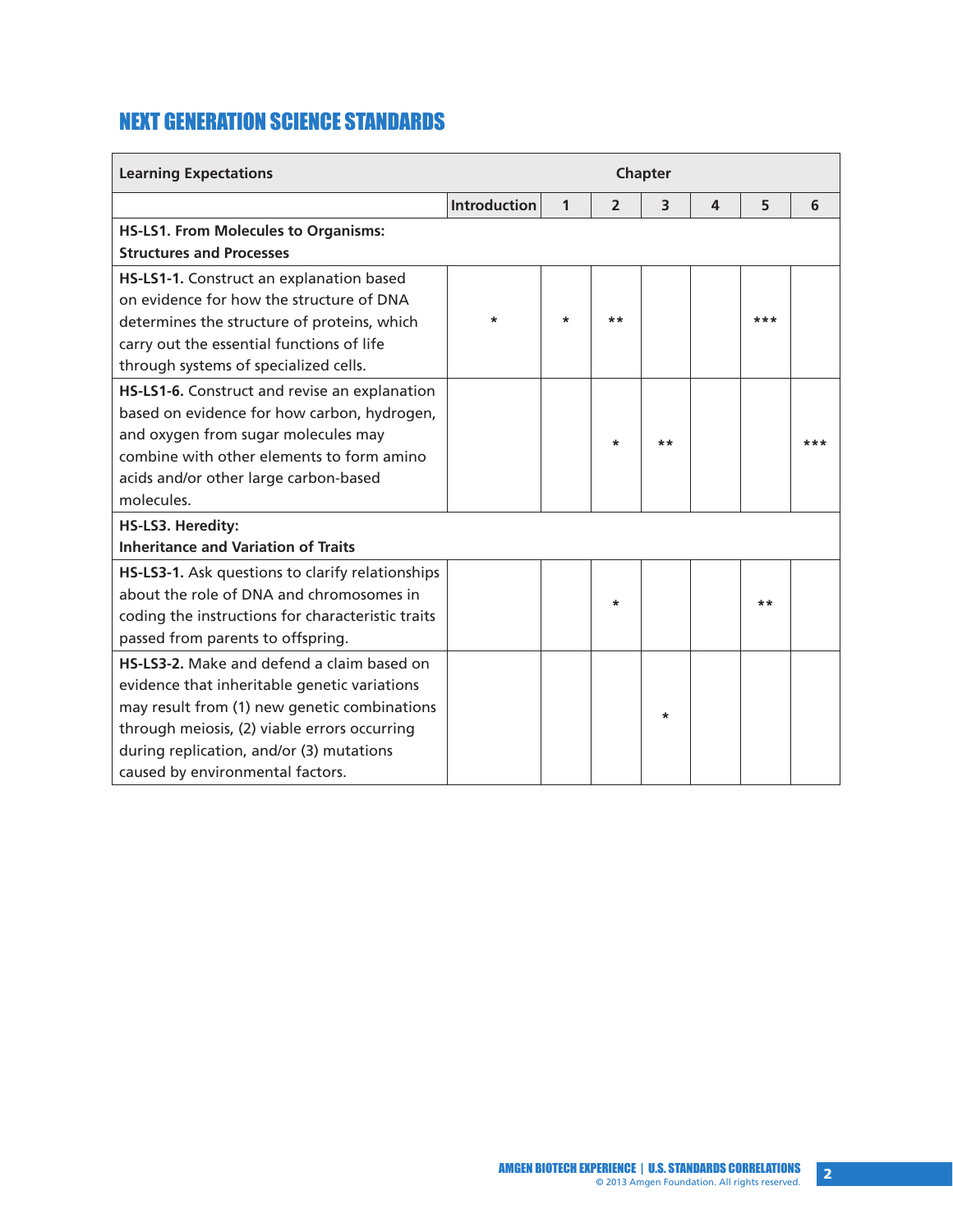| <b>Scientific Practices</b>                                                                                                                                                                                                                                                                                                                                                                     | Chapter             |              |                |                         |       |       |       |  |
|-------------------------------------------------------------------------------------------------------------------------------------------------------------------------------------------------------------------------------------------------------------------------------------------------------------------------------------------------------------------------------------------------|---------------------|--------------|----------------|-------------------------|-------|-------|-------|--|
|                                                                                                                                                                                                                                                                                                                                                                                                 | <b>Introduction</b> | $\mathbf{1}$ | $\overline{2}$ | $\overline{\mathbf{3}}$ | 4     | 5     | 6     |  |
| <b>Constructing Explanations and Designing Solutions</b>                                                                                                                                                                                                                                                                                                                                        |                     |              |                |                         |       |       |       |  |
| Construct an explanation based on valid<br>and reliable evidence obtained from a<br>variety of sources (including students' own<br>investigations, models, theories, simulations,<br>peer review) and the assumption that theories<br>and laws describing the natural world operate<br>today as they did in the past and will continue<br>to do so in the future.                               |                     |              | $\star$        | $***$                   | $***$ | $***$ | ***   |  |
| Asking Questions and Defining Problems                                                                                                                                                                                                                                                                                                                                                          |                     |              |                |                         |       |       |       |  |
| Ask questions that arise from examining<br>models or a theory to clarify relationships.                                                                                                                                                                                                                                                                                                         |                     | $\star$      | $***$          | $***$                   | $***$ | $***$ | $***$ |  |
| Planning and Carrying Out Investigations                                                                                                                                                                                                                                                                                                                                                        |                     |              |                |                         |       |       |       |  |
| Plan and conduct an investigation individually<br>and collaboratively to produce data to<br>serve as the basis for evidence, and in the<br>design; decide on types, how much, and<br>the accuracy of data needed to produce<br>reliable measurements, consider limitations<br>on the precision of the data (e.g., number of<br>trials, cost, risk, time), and refine the design<br>accordingly. |                     |              | $^\star$       |                         |       | $***$ |       |  |
| <b>Engaging in Argument from Evidence</b>                                                                                                                                                                                                                                                                                                                                                       |                     |              |                |                         |       |       |       |  |
| Make and defend a claim based on evidence<br>about the natural world that reflects both<br>scientific knowledge and student-generated<br>evidence.                                                                                                                                                                                                                                              |                     |              | $\star$        |                         | $***$ | $***$ | $***$ |  |

| <b>Disciplinary Core Ideas</b>                                                                                                                                                                                                 | <b>Chapter</b>      |         |                         |       |                |      |       |
|--------------------------------------------------------------------------------------------------------------------------------------------------------------------------------------------------------------------------------|---------------------|---------|-------------------------|-------|----------------|------|-------|
|                                                                                                                                                                                                                                | <b>Introduction</b> | 1       | $\overline{\mathbf{z}}$ | 3     | $\overline{4}$ | 5    |       |
| LS1.A: Structure and Function                                                                                                                                                                                                  |                     |         |                         |       |                |      |       |
| Systems of specialized cells within organisms<br>help them perform the essential functions of<br>life.                                                                                                                         | $\star$             | $\star$ |                         |       |                |      |       |
| All cells contain genetic information in the<br>form of DNA molecules. Genes are regions<br>in the DNA that contain the instructions that<br>code for the formation of proteins, which<br>carry out most of the work of cells. |                     | $\star$ | $***$                   | $***$ | $***$          | $**$ | $***$ |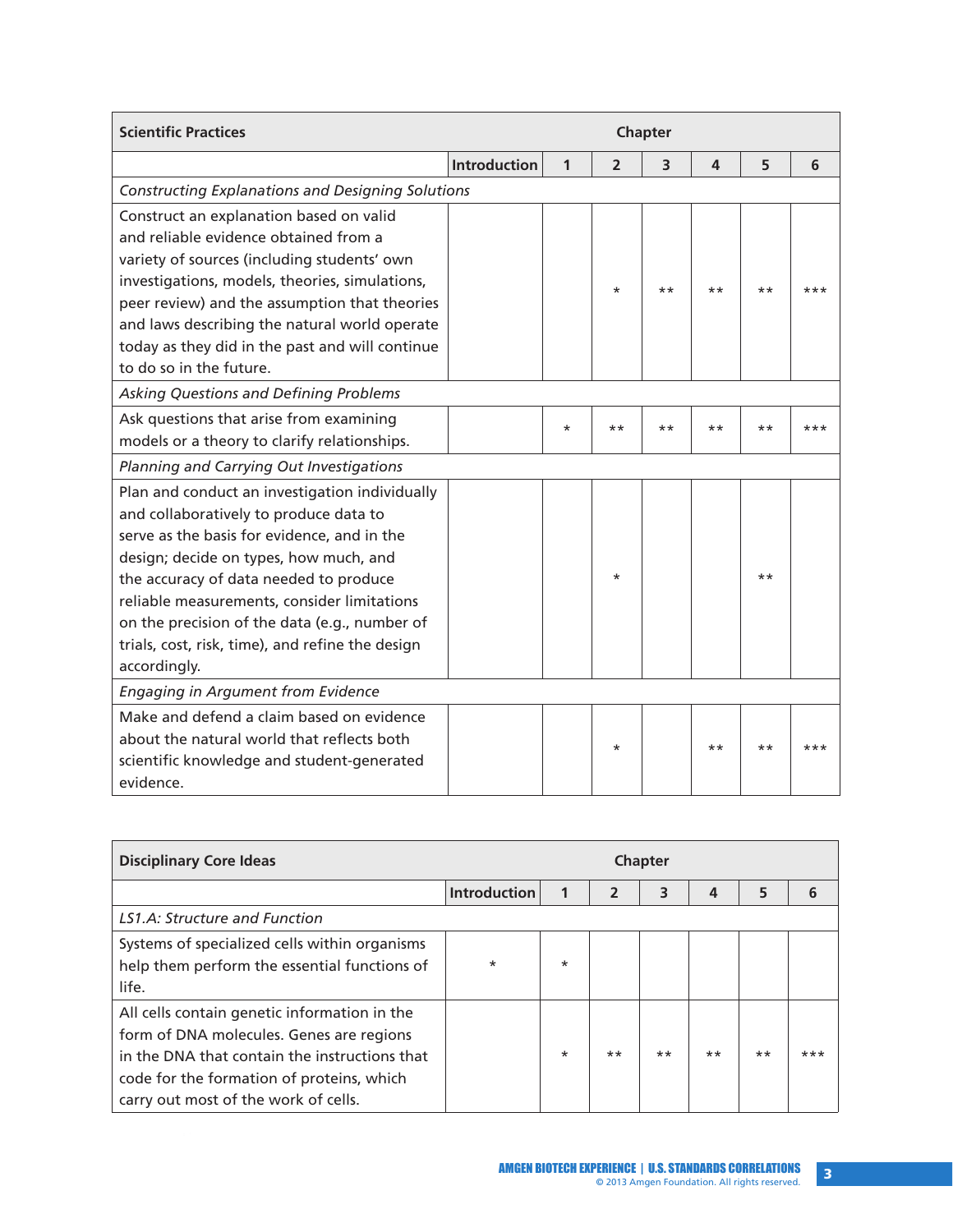| <b>Disciplinary Core Ideas</b>                                                                                                                                                                                                                                                                                                                                                                                                                                                                                                            | Chapter             |         |                |          |       |       |       |
|-------------------------------------------------------------------------------------------------------------------------------------------------------------------------------------------------------------------------------------------------------------------------------------------------------------------------------------------------------------------------------------------------------------------------------------------------------------------------------------------------------------------------------------------|---------------------|---------|----------------|----------|-------|-------|-------|
|                                                                                                                                                                                                                                                                                                                                                                                                                                                                                                                                           | <b>Introduction</b> | 1       | $\overline{2}$ | 3        | 4     | 5     | 6     |
| LS1.C: Organization for Matter and Energy Flow in Organisms                                                                                                                                                                                                                                                                                                                                                                                                                                                                               |                     |         |                |          |       |       |       |
| The sugar molecules thus formed contain<br>carbon, hydrogen, and oxygen. Their<br>hydrocarbon backbones are used to make<br>amino acids and other carbon-based<br>molecules that can be assembled into larger<br>molecules (such as proteins or DNA), which<br>can then be used, for example, to form new<br>cells.                                                                                                                                                                                                                       |                     | $\star$ | $***$          | $***$    |       |       | $***$ |
| LS3.A: Inheritance of Traits                                                                                                                                                                                                                                                                                                                                                                                                                                                                                                              |                     |         |                |          |       |       |       |
| Each chromosome consists of a single very<br>long DNA molecule, and each gene on the<br>chromosome is a particular segment of that<br>DNA. The instructions for forming species'<br>characteristics are carried in DNA. All cells in<br>an organism have the same genetic content,<br>but the genes used (expressed) by the cell<br>may be regulated in different ways. Not all<br>DNA codes for a protein; some segments of<br>DNA are involved in regulatory or structural<br>functions, and some have no known function<br>(thus far). |                     | $\star$ | $***$          | $***$    | $***$ | $***$ |       |
| LS3.B: Variation of Traits                                                                                                                                                                                                                                                                                                                                                                                                                                                                                                                |                     |         |                |          |       |       |       |
| In sexual reproduction, chromosomes can<br>sometimes swap sections during the process<br>of meiosis (cell division), thereby creating new<br>genetic combinations and thus more genetic<br>variation. Although DNA replication is tightly<br>regulated and remarkably accurate, errors do<br>occur and result in mutations, which are also<br>a source of genetic variation. Environmental<br>factors can also cause mutations in genes, and<br>viable mutations are inherited.                                                           |                     |         |                | $^\star$ |       |       |       |
| Environmental factors also affect expression<br>of traits and hence affect the probability of<br>occurrences of traits in a population. Thus, the<br>variation and distribution of traits observed<br>depends on both genetic and environmental<br>factors.                                                                                                                                                                                                                                                                               |                     |         | $\star$        |          |       |       |       |